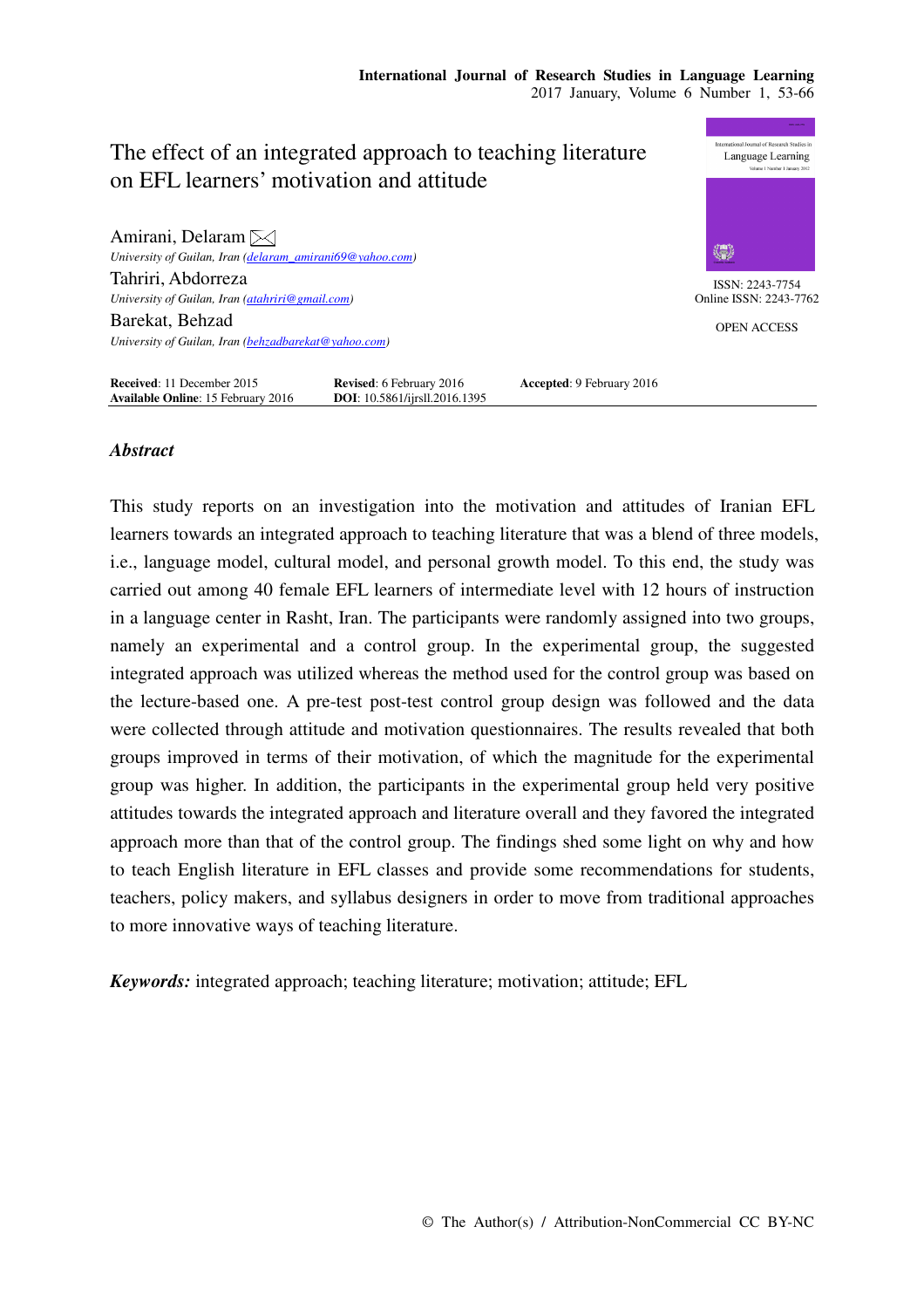# **The effect of an integrated approach to teaching literature on EFL learners' motivation and attitude**

#### **1. Introduction**

There has been an increasing awareness of the significance of integrating literature in EFL/ESL curriculum in recent years. In the era of Grammar Translation Method (GTM), literature was initially the main source of input for teaching in English classes since its main focus was on reading and translating literary texts as good examples of writing and "illustrations of grammatical rules" (Duff & Maley, 1990, p. 3; cited in Rahimi, 2014). However, as the Communicative Language Teaching (CLT) emerged in the late 1970s, literature was neglected and more attention was given to dialogues and conversations which were more practical and visible in the real world situation (Khatib, Rezaei, & Derakhshan, 2011). After being neglected for a long time, literature was revived as a language learning material in the middle of 1980s (Duff & Maley, 1991).

The interrelatedness of language and literature cannot be denied since they are closely interwoven. Literature is language and language can indeed be literary. In other words, literature is said to be fundamentally a study of the language, and literature is language in use and cannot be separated from language (Widdowson, 1985). Brumfit and Carter (1986) claimed that there is no such a thing as literary language. Literature is semantic density of language; in other words, the language used in literary texts is the same as the common language in which linguistics features like similes, metaphors, poetics lexis, and unusual syntactic patterns are used (Lazar, 1993). Thus, literature is not a language variety and language study and literature study are integrated and harmonized (Brumfit & Carter, 1986).

In addition, motivation is one of the most important factors in learning a second or foreign language. Authenticity and meaningful contexts are the features that make literary texts highly motivating (Ghosn, 2002). The focus of the present study was to use an integrated approach to teaching literature and literary texts in order to explore its effectiveness on EFL learners' motivation and attitudes. In his book, 'literature and language teaching', Lazar (1993) stated that literary texts motivate language learners due to their content and diversity of activities which entail human dilemmas and conflicts that might arouse learners' emotional reflections. The primary purpose is to help teachers and students to move from traditional approaches to more innovative ways in teaching/learning literature as increasing their motivation, and in the second place to make the policy makers, syllabus designers, and material producers aware of the significance of incorporating literature in EFL classes.

#### *1.1 Statement of the problem*

Little has been done on teaching literature in Iranian EFL context and as Bernhardt (2001) stated, "few empirical contributions on foreign language literature teaching exist" (p. 2; cited in Divsar & Tahriri, 2009). From the mid-1980s, literature has become a popular teaching resource. The publications of different textbooks on the role of literature in language classes shed light on this issue (e.g., Duff & Maley, 1991; Gower & Pearson, 1986; Hill, 1986; Lazar, 1993; Maley & Duff, 1989; McRae, 1991); however, there is still controversy over the use of literature for the aim of language teaching and learning. Literature is ignored by some scholars as a source of language teaching and learning since they just believe in the aesthetic aspect of literature in addition to their students' lack of proficiency and capability in coping with literary texts (Bassnett & Grundy, 1993). Moreover, some teachers do not integrate literature into their instructions and use it just as a simple language activity **(**Wasanasomsithi, 1998). On the other hand, some scholars believe that literature expands the linguistic knowledge of the learners (Povey, 1967). Pugh (1989) also argued that literature is a rich source of meaningful input especially in EFL settings.

What motivated this research were the problems observed in EFL literature classes. Sadeghi (2005) believes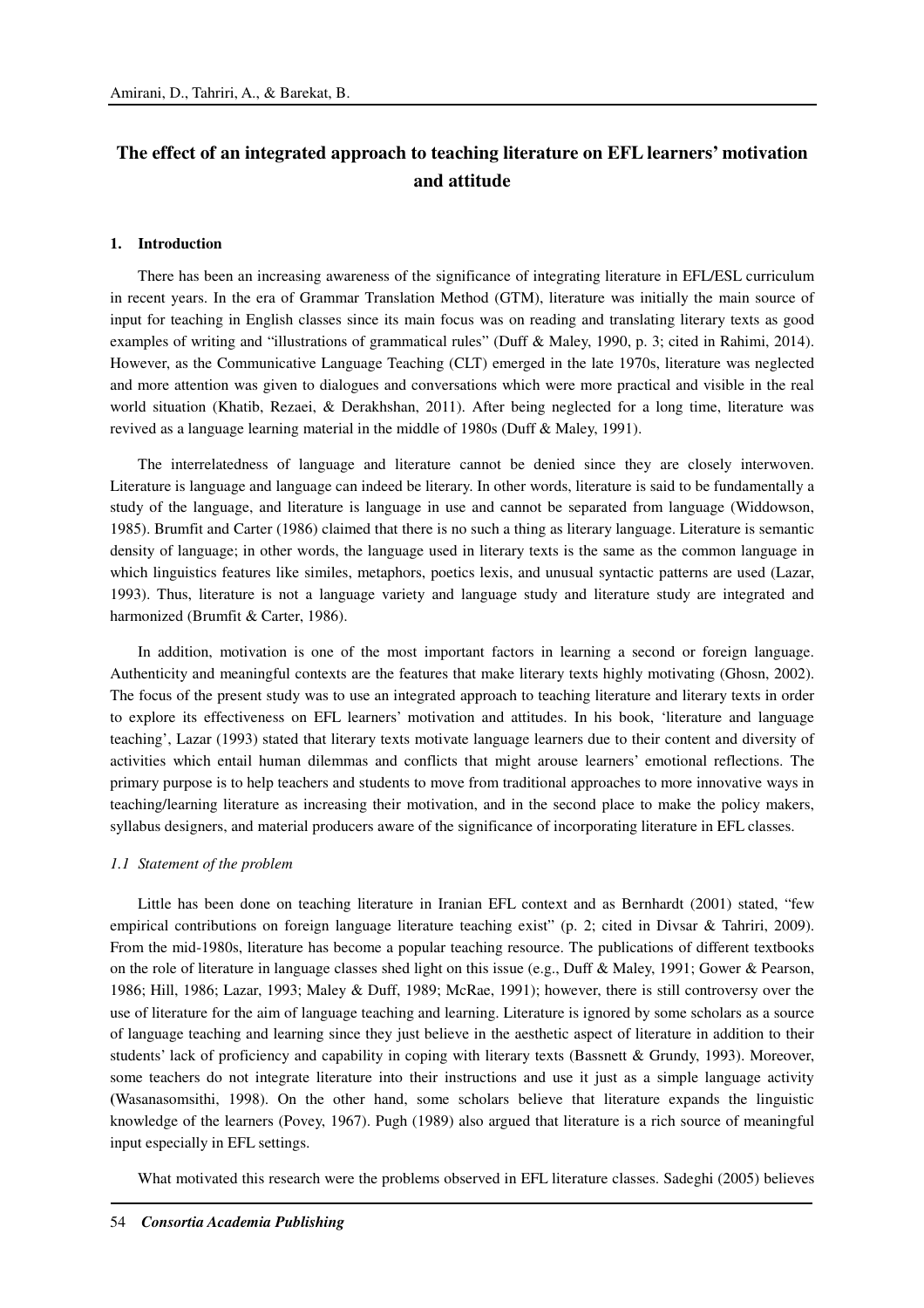that lack of motivation among Iranian students is one of the main reasons that has made teaching English a difficult task (cited in Khodashenas, Amouzegar, Farahani, Hasheminasab, & Kazemian, 2013). According to Duff and Maley (1991), literature, as an authentic text, is one of the most motivating resources for language learning that triggers the interest in integration of literature and language. Nuttall (1996) also argued that "authentic texts can be motivating because they are proof that the language is used for real-life purposes by real people" (p. 172). Besides, exposing the learners to real language is extremely motivating since they extract real information from a real text in a new and different language (Guariento & Morley, 2001). Thus, the use of literature in EFL classes might be a good means of boosting students' motivation.

# **2. Literature review**

There are three main reasons for using literature in EFL classes: linguistic, methodological, and motivational (Duff & Maley, 1991). Regarding the motivational reason, which is the concern of the present study, literature involves affective, attitudinal, and experiential factors and may motivate learners to read (McKay, 1986). Thus, literature is motivating since topics related to learners' personal experience are addressed in it (Duff & Maley, 1991).

#### *2.1 Theoretical background*

There are different approaches to teaching literature in EFL classes (Wellek & Warren, 1948; Maley, 1989; Carter & Long, 1991; Lima, 2005; Van, 2009). Among these main existing approaches, Carter and Long's (1991) models were followed in this study as the 'Integrated Approach'. They suggested three main models for the purpose of integration and incorporation of literature into EFL syllabi that was pursued in the present study. In Language Model, literature is considered as a vehicle for language awareness and development. Literary texts are implemented as a rich source of contextualized linguistic features in this model which is not concerned with the quality of literary texts. In Cultural Model, cultural notions like biography of the authors, genres, history, literary theories, etc. are transmitted to the learners (Carter & Long, 1991). In this model, literary texts are viewed from different perspectives including social, political, historical, and literal ones. Finally, in Personal Growth Model, learners are actively engaged in reading process through sharing their personal experiences. By interacting with literary texts, learners enhance their language awareness and personal development (Carter & Long, 1991).

Motivation has been widely accepted by both teachers and researchers as one of the key factors that influence the rate and success of second/foreign language learning (Mao, 2011). In other words, motivation is considered as one of the key factors that determines second/foreign language achievement and attainment (Gardner, 1985; Scarcella & Oxford, 1992; Skehan, 1991; Oxford & Shearin, 1994; Dörnyei, 1994). It has been defined differently according to different perspectives and due to the existence of different contexts of language learning; thus, it does not have a particular definition. Gardner (1985) defined motivation as "the combination of effort plus desire to achieve the goal of learning the language plus favorable attitudes toward learning the language" (p. 10). In addition, Brown (1994) stated that "motivation is commonly thought of as inner drive, impulse, emotion, or desire that moves one to a particular action" (p. 152). Dörnyei and Ottó (1998) also defined motivation in second language (L2) learning as "dynamically changing cumulative arousal in a person that initiates, directs, coordinates, amplifies, terminates and evaluates the cognitive and motor processes whereby initial wishes and desires are selected, prioritized, operationalized and (successfully or unsuccessfully) acted out" (p. 65). In SLA, it refers to the attempt and desire to learn a language and positive attitudes towards learning it (Dörnyei, 1994). Oxford and Shearin (1994) add that motivation determines the extent of active, personal involvement in second/foreign language learning. Studies indicate that students' motivation has influenced their attitudes and achievement in learning (Berg, 2001; Shih & Gamon, 2001).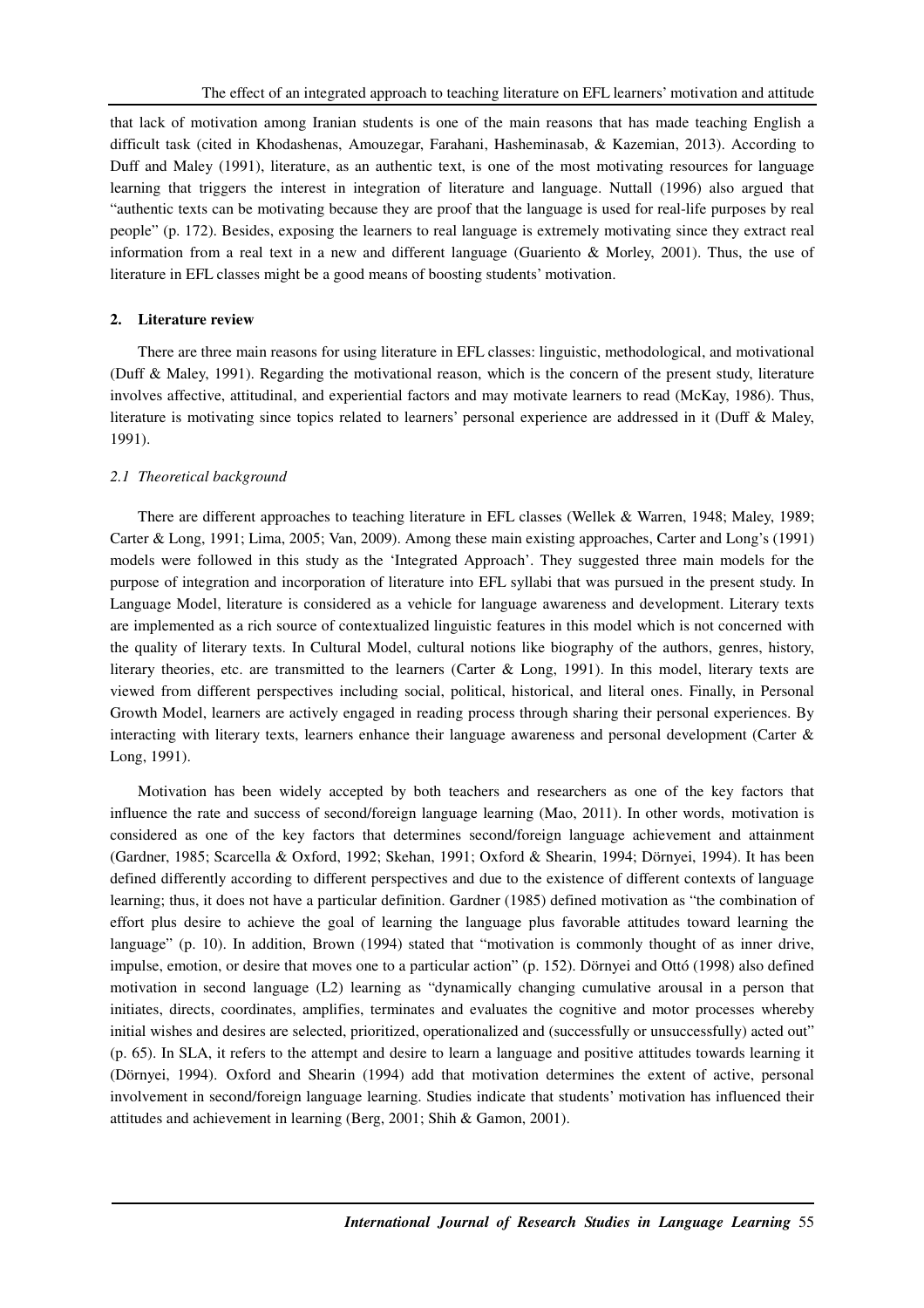#### *2.2 Research background*

In this section, previous studies related to teaching literature and its effect on learners' motivation and attitudes are reviewed briefly:

Akyel and Yalçin (1990) investigated EFL senior high school students' reactions to the contributions of prose fiction, drama, and poetry in developing language and literary competences. Based on the interpretations of the results, it was found that students regarded novel as the most effective literary form in developing language skills and cultural awareness, and drama as the most effective one in improving oral expressions. Moreover, students considered poetry and short stories not having much effect on their language skills. In addition, it was found that the students who had high English proficiency held more positive attitude toward literary texts; on the other hand, those who had less proficiency found literature boring and difficult.

In their survey study, Davis, Kline, and Hsieh (1992) investigated undergraduates' attitude toward the study of literature in a foreign language, as well as factors affecting their opinions about literature in general. Analyses of the participants' responses to a questionnaire revealed that most of them held positive attitudes toward foreign language literature. Further, the amount of leisure reading in foreign language and the preferred learning styles were the two factors affecting participants' attitude toward literature study. It was concluded that students' attitude toward literature may be influenced by their own different experiences and the teachers' instructional methods.

Timucin (2001) tried to investigate and reflect the response of Turkish undergraduates to an integrated approach of literature teaching, comprising language-based approaches and stylistics, in the Turkish EFL context. His study involved an experimental group exposed to the proposed teaching approach, and a control group undergoing the teaching process they were used to having. Qualitative and quantitative investigations of data gathered through interviews, questionnaires and field notes in both groups were compared and contrasted. The findings revealed significant differences in the nature of students' responses to the teaching approaches they received. Moreover, it was observed that there was a significant relationship between the teaching methodologies employed in both classes, and levels of motivation, involvement, and appreciation of literary texts.

Meristo's (2009) narrative research dealt with the motivational aspects of teaching English culture and literature. Based on the constructivist learning principle, the researcher created two courses in order to teach English culture to pupils aging 14-16. The data were gathered through observations, interviews, group discussions, and notebook documentations. The analyses of the qualitative data indicated that authentic materials and constructivist learning methods raise intrinsic motivation.

T-seng (2010) did a study on teachers' presentations and students' perceptions of literature in general during a 14-week experiment. The participants were 28 Taiwanese EFL senior high school students responding to a 50-item questionnaire. The teacher-researcher presented the literary texts using internet resources and supplementary media materials. The results showed that most of the students liked to be introduced to more literary works and they liked novels, followed by plays, short stories, and poetry. In addition, they liked to read contemporary works rather than classic literature.

Yilmaz (2012) investigated the attitudes of 105 undergraduates towards the study of English literature as well as the factors affecting their opinions during thirteen weeks of experiment. In this survey, a 27-item questionnaire was utilized in order to gather the required data. The results revealed that the majority of the students had positive attitudes towards literature. It was concluded that literature would facilitate foreign language learning. Finally, it was suggested that students should be exposed to more literature courses in order to improve language learning.

Vural (2013) carried out a study on literature and authentic literary materials and their relationship to ELT students' motivation for one semester, using two homogeneous groups, namely experimental and control groups.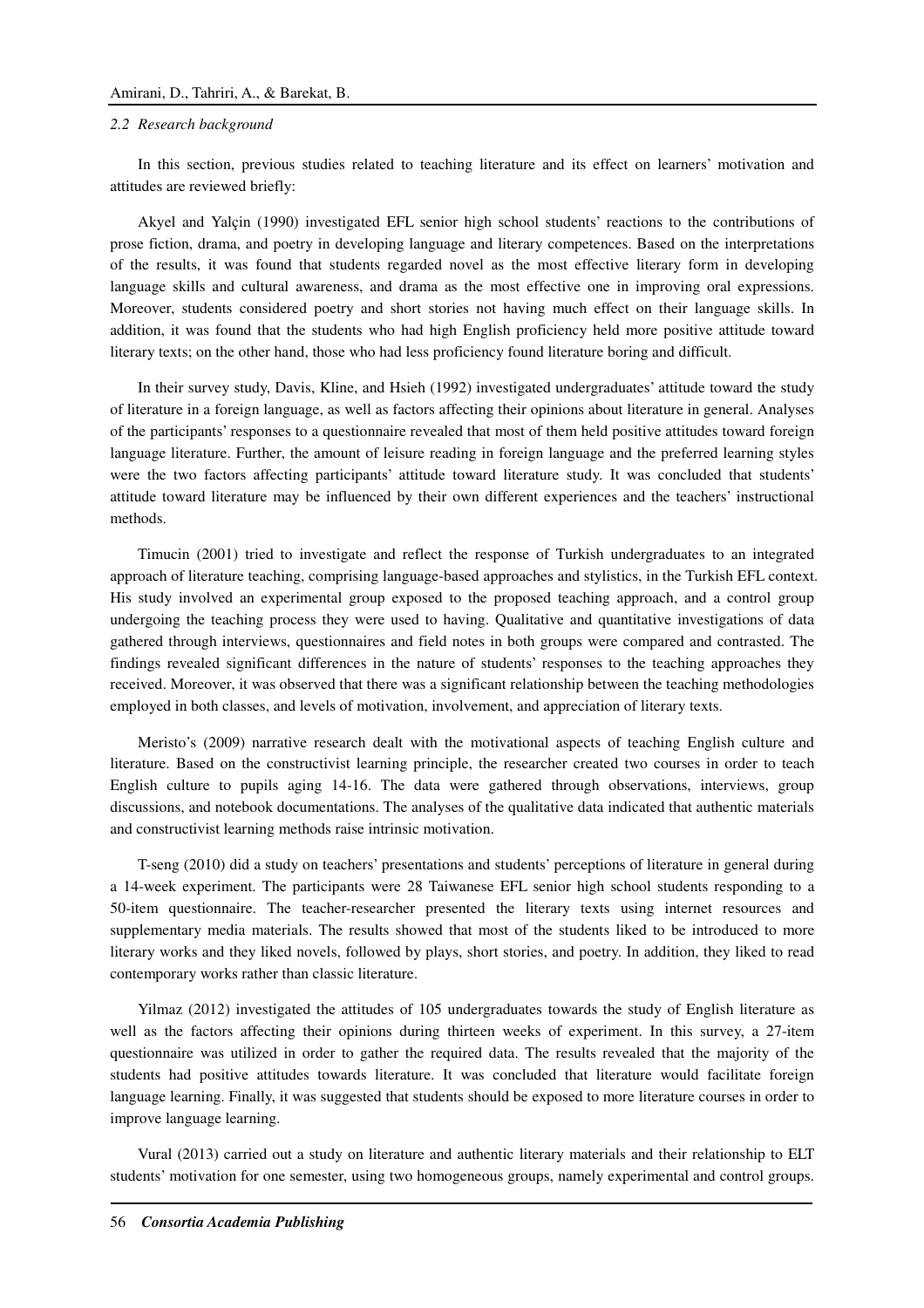The experimental group was exposed to unabridged, authentic short stories whereas control group was exposed to abridged and simplified texts and reading passages. The findings showed that the experimental group's overall results were better than that of the control group. Moreover, the results of an attitude survey used to understand the level of motivation, suggested that use of short stories enhanced learning and may be beneficial to language practitioners in their classroom teaching.

The present study aims at investigating how an integrated approach to teaching literature influences learners' motivation and attitude in an EFL context. Specifically, the study addresses three research questions:

- Does an integrated approach to teaching literature have any significant effect on intermediate EFL learners' motivation?
- Does an integrated approach to teaching literature have any significant effect on intermediate EFL learners' attitudes towards the use of literature in language classes?
- $\triangleright$  What are the intermediate EFL learners' perceptions towards the use of literature in language classes?

# **3. Method**

The design of this study was pre-test post-test control group design. In this study, only quantitative method was used in order to collect the required data. To this end, close-ended questionnaires were used that provided the quantitative data. The integrated approach to teaching literature was the independent variable whereas motivation of the participants was considered as dependent variable. Further, gender, English proficiency level, and literary background knowledge of the participants were taken into account as control variables.

# *3.1 Participants*

Forty female EFL leaners, with their ages varying from 18 to 25, and a mean age of 20.72, at intermediate level were selected through convenience sampling. They were randomly assigned to an experimental group and a control group (20 students in each group). None of the participants was a student of English language and literature. They were all undergraduate students of different fields of study. The groups experienced identical conditions during the study except for their exposure to the independent variable (treatment). The experimental group was exposed to the suggested integrated approach to teaching literature whereas, for the control group, the lecture-based method was utilized.

# *3.2 Instruments and materials*

*Oxford Placement Test (OPT) -* To make sure that the participants of the study were more or less at the same level of general English proficiency, OPT was administered to both groups prior to the treatment. The test consisted of 60 items. The participants took three parts that included items related to structure, vocabulary, and reading comprehension with a maximum possible score of 60 points. Based on the test, those students who got a score between 35 to 40 were at middle intermediate level. Since OPT is a standard test, it has been considered as both valid and reliable.

*Motivation questionnaire -* A motivation questionnaire was administered to evaluate the learning experience of the students in the experimental and control groups at pre- and post-treatment stages. To this end, Motivated Strategies for Learning Questionnaire (MSLQ) was used. As stated by Duncan and McKeachie (2005), this questionnaire was developed by McKeachie and Pintrich in 1986 to evaluate students' learning motivation. Several studies revealed that MSLQ is a valid and reliable instrument (Barker & Olsen, 2002). The MSLQ consists of 81 items and is divided into two broad categories: (1) a motivation section and (2) a learning strategies section. According to the manual of MSLQ, the motivation section consists of 31 items that assess learners' goals and value beliefs for a given course, their beliefs about their skill to succeed in the course, and their anxiety about tests in the course. Therefore, the motivation section of the test was used in order to serve the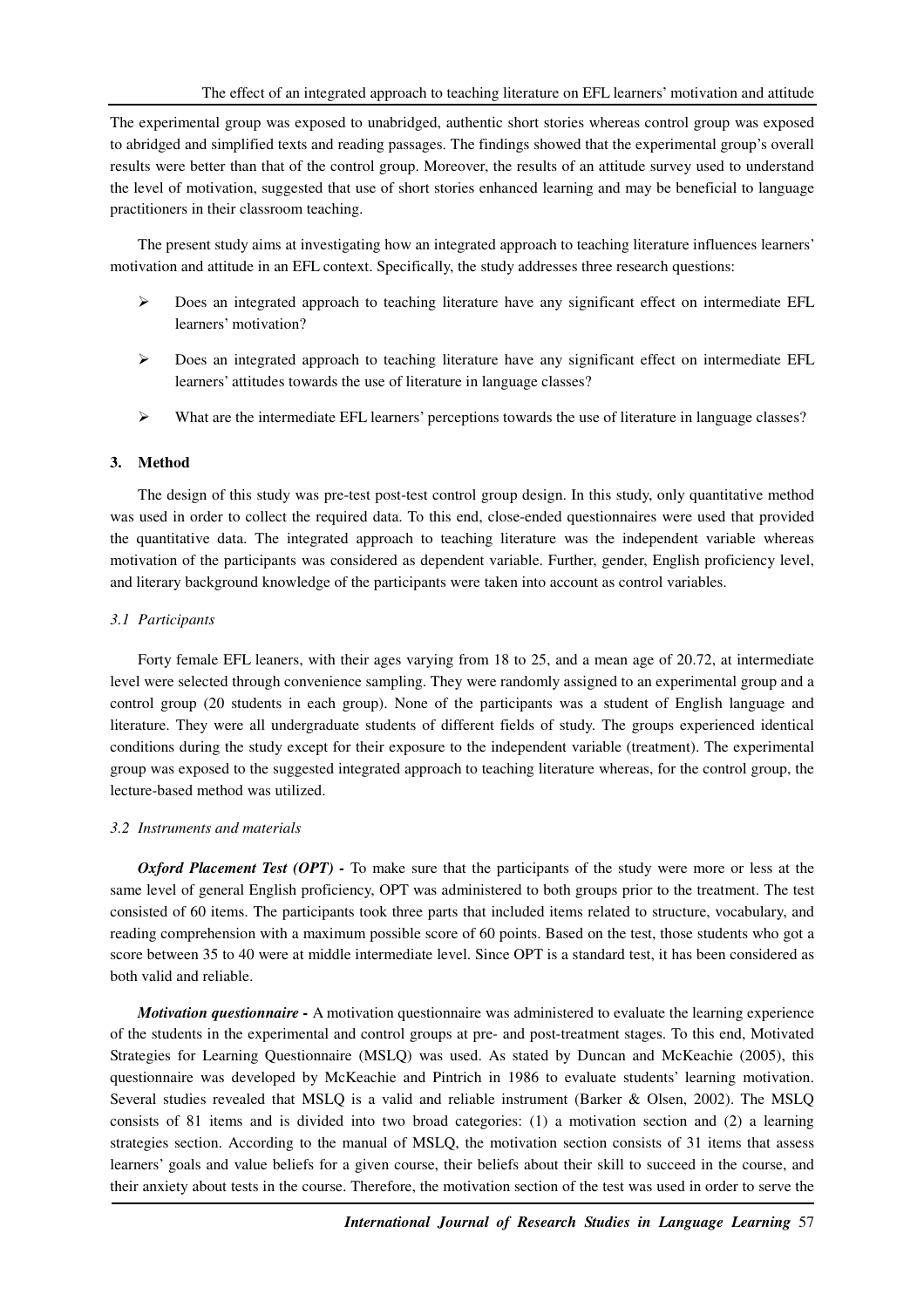purpose of the study. It was translated into Persian to make it easier for the participants and to avoid any misunderstanding. The questionnaire consists of 31 items using a seven-point Likert scale in which "1" stands for "not at all true of me" and "7" stands for "very true of me". The calculated reliability in a pilot study  $(n = 15)$ was reported as ( $\alpha = .836$ ) which is considered to be good.

*Attitude questionnaire -* A close-ended attitude questionnaire was developed based on the existing literature and was distributed among the members of the control and experimental groups after the treatment in order to probe their attitudes towards the literature generally. It consists of 20 items using a five-point Likert scale in which "5" stands for "strongly agree" and "1" stands for "strongly disagree". The reliability of the questionnaire in a pilot study ( $n = 15$ ) was reported as ( $\alpha = .904$ ) which is considered to be excellent.

*Short stories -* Ten short stories were chosen in order to be covered in both the experimental and control groups throughout the study. As Hişmanoğlu (2005) suggested, when selecting a literary text we should consider needs, motivation, interests, and cultural background of the learners. The stories should be relevant to the learners' real-life experiences, emotions, and dreams. It would be motivating for students to study the literature that is currently being discussed in their society. The difficulty of vocabulary and syntax of the stories were examined and all the texts were analyzed through the readability formula.

The short stories in order of their presentation were: "Luck" by Mark Twain, "Hills like White Elephants" by Ernest Hemingway, "The Chaser" by John Collier, "The Lottery" by Shirley Jackson, "Clay" by James Joyce, "Young Goodman Brown" by Nathaniel Hawthorne, "The Guest" by Albert Camus, "A Hunger Artist" by Franz Kafka, "That Evening Sun" by William Faulkner, and "The Chrysanthemums" by John Steinbeck.

#### *3.3 Procedures*

First of all, the idea of the study was introduced and briefly explained to intermediate classes at the institute under study. Those students who were interested in taking part in the study were selected through convenience sampling and then they were randomly assigned to the experimental and control groups. The selected short stories to be read by the participants were supposed to be covered as a side-program along with their routine EFL classes at the institute. The study was conducted over a period of two months, including 12 sessions (12 hours) of instruction and discussion. In the next step, the Oxford Placement Test was distributed among the participants in order to examine their general English language proficiency and a motivation questionnaire (piloted with the reliability being  $\alpha = .836$ ) was handed out as a pre-test.

In both the experimental and control groups, the short stories were given to the students not all together, but one at the time throughout the term. They were asked to read a short story for the following session. At the end of each session, the story to be read for the upcoming class was distributed among the students. The introductory sessions in each group were devoted to the explanation of key literary terms and short story elements including plot, characters, theme, point of view, symbols, and irony and a handout including a summary of the short story elements and key literary terms were given to the learners. After the completion of discussions on all short stories, in both groups the motivation and attitude questionnaires were administrated in order to compare any probable differences between the experimental and control groups.

*Procedures in the control group -* In this group, the conventional method of teaching literature, lecture-based method, was pursued. The focus of the method was on the writer's intention of writing the story. Therefore, all the necessary information was given without focusing on linguistic or stylistic considerations. The instruction was teacher-centered in which the instructor directed the learners to reach one supposedly 'correct' interpretation of the story. The debate started with the researcher asking about the summery of the story. In order to support and validate the fact that there was only one possible interpretation of the text, the instructor drew learners' attention to particular sections of the story and emphasized the author's intended message of the story by elaborating on the matters being discussed. Thus, the learners were mostly recipients of information and teacher's instruction. Following the story grammar model, they were required to recognize the literary terms and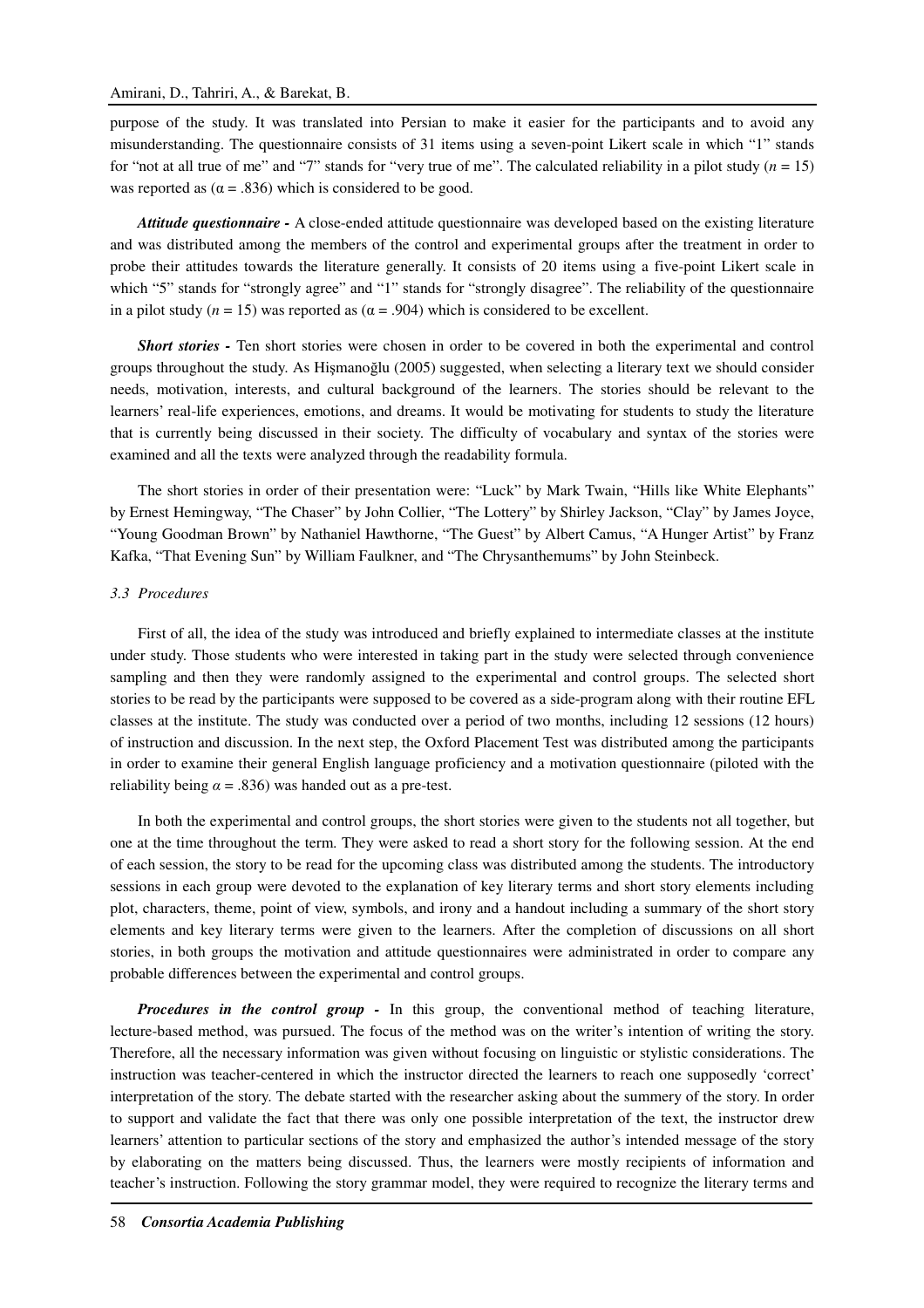elements of each story, including plot, characters, themes and other literary aspects of the story, and make notes of the following guiding questions later to be discussed in the class about each story (adapted from Cooper, 1986):

*Setting:* Where/when did the story happen?

*Characters:* Who were the people in the story?

*Theme:* What lessons could we learn from the story?

Besides, cultural elements were ignored in this class and they were not elaborated and discussed during the instruction.

*Procedures in the experimental group -* In this group, an integrated approach to teaching literature (Carter & Long, 1991; Savvidou, 2004; Divsar & Tahriri, 2009) was followed which consisted of three phases: linguistic, cultural, and communicative phases. In the linguistic phase, the students took the story home to read with a recommended vocabulary list that included unfamiliar words containing cultural meaning. Besides reading the stories at home, they were encouraged to read aloud the important parts of the story in the class and interpret different parts of it. In the cultural phase, first the instructor provided the necessary information through lecture or by illustrating in the context. Based on teacher's explanations, students discussed different cultural issues and compared the two cultures (English and Persian cultures). Finally, in the communicative phase, students discussed different parts of the stories in pairs and groups and shared their own feelings, ideas, and interpretations of the text with the whole class. In other words, students expressed their opinions about the main characters of the story, whether they liked them or not and if they knew anyone with familiar personality traits in their real lives.

# *3.4 Data Analysis*

Mann-Whitney U test was run to answer the first and second research questions since the dependent variable was of ordinal type. In addition, in order to provide an answer for the third research question, descriptive statistics including mean and standard deviation were computed for items of the questionnaire.

# **4. Results and discussion**

The non-parametric Mann-Whitney U Test was run to determine if the control and experimental groups differed in terms of their motivation prior to the experiment.

#### **Table 1**

| Ranks of the Groups for the Pre-test of Motivation |                       |    |        |                        |  |  |
|----------------------------------------------------|-----------------------|----|--------|------------------------|--|--|
|                                                    | Groups                | N. |        | Mean Rank Sum of Ranks |  |  |
| Total motivation (pre-test) Control                |                       | 20 | -19.68 | 393.50                 |  |  |
|                                                    | Experimental 20 21.33 |    |        | 426.50                 |  |  |
|                                                    | Total                 | 40 |        |                        |  |  |

#### **Table 2**

*Mann-Whitney U Test for Control and Experimental Groups (pre-test)* 

| Test Statistics <sup>a</sup>                                            |                       |  |  |  |
|-------------------------------------------------------------------------|-----------------------|--|--|--|
|                                                                         | Motivation (pre-test) |  |  |  |
| Mann-Whitney U                                                          | 183.500               |  |  |  |
| Z                                                                       | - 447                 |  |  |  |
| Asymp. Sig. (2-tailed)                                                  | .655                  |  |  |  |
| Exact Sig. $[2*(1-tailed Sig.)]$                                        | .659 <sup>b</sup>     |  |  |  |
| <i>Note.</i> a. Grouping Variable: groups<br>b. Not corrected for ties. |                       |  |  |  |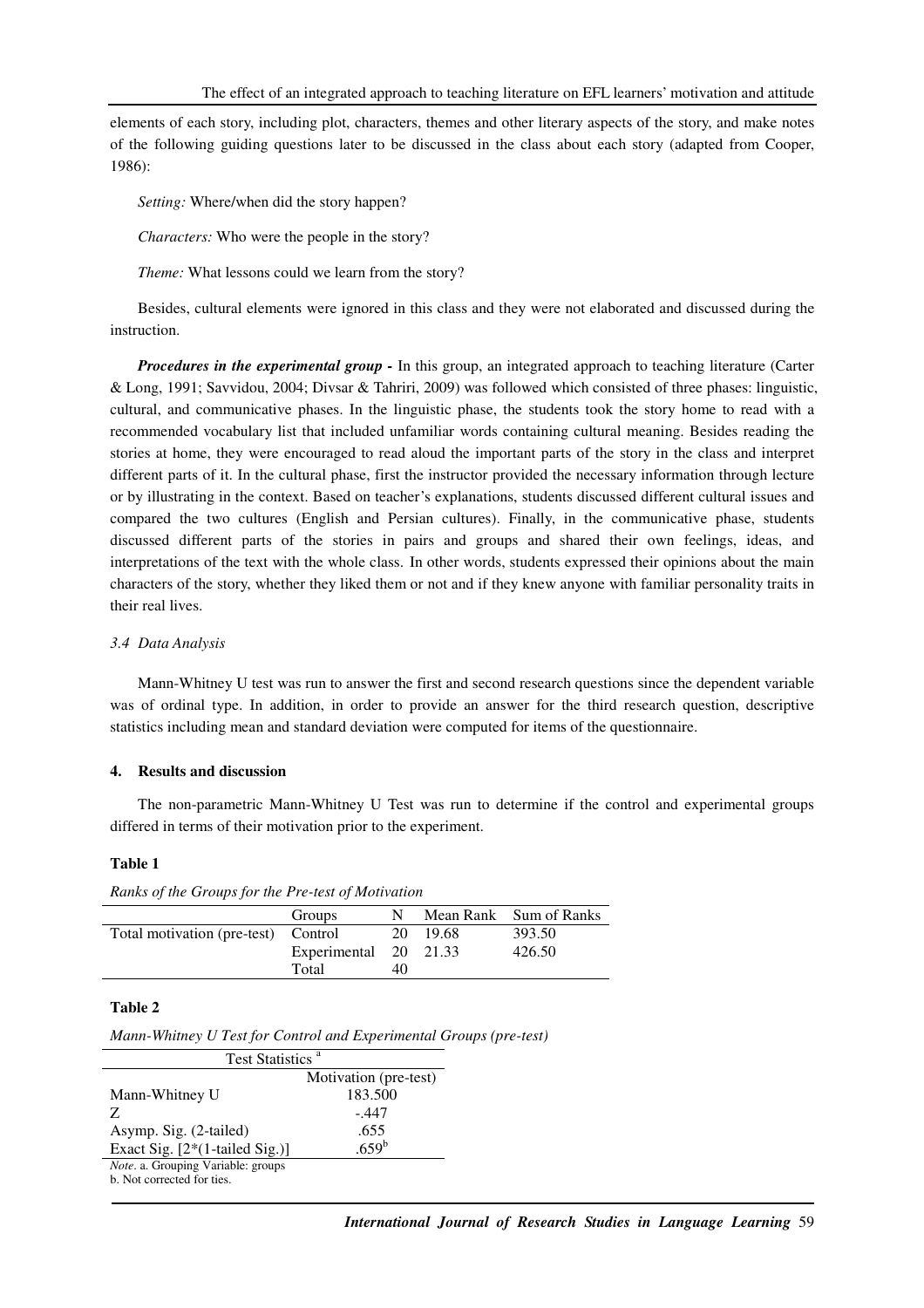The Z value and the significance level, which was given as Asymp. Sig. (2-tailed) were presented in the output. In Table 2, the Z value was  $(-.447)$  with a significance level of  $(p = .655)$ . The probability value  $(p)$  was greater than (.05), so the result was not found to be significant. This meant that the control and experimental groups were nearly the same in terms of their foreign language motivation at the beginning of the study.

At the end of the study, the non-parametric Mann-Whitney U Test was used to test for the possible differences between the two independent groups on their extent of motivation. In other words, it was run to determine if the control and experimental groups differed in terms of their motivation after receiving the treatment. The ranks for the two groups were compared to see if they differed significantly.

# **Table 3**

| <i>Retained</i> by the Storips for the 1 ost test of montaneou |                      |    |         |                        |  |  |
|----------------------------------------------------------------|----------------------|----|---------|------------------------|--|--|
|                                                                | Groups               | N  |         | Mean Rank Sum of Ranks |  |  |
| Motivation (post-test) Control                                 |                      |    | 20 19.9 | 398.00                 |  |  |
|                                                                | Experimental 20 21.1 |    |         | 422.00                 |  |  |
|                                                                | Total                | 40 |         |                        |  |  |

*Ranks of the Groups for the Post-test of Motivation*

As it was displayed in Table 3, the mean rank of the control group (mean rank control group = 19.9) was somewhat less than that of the experimental group (mean rank experimental group  $= 21.1$ ).

# **Table 4**

*Mann-Whitney U Test for Control and Experimental Groups (post-test)* 

| Test Statistics <sup>a</sup>               |                        |  |  |  |
|--------------------------------------------|------------------------|--|--|--|
|                                            | Motivation (post-test) |  |  |  |
| Mann-Whitney U                             | 188.000                |  |  |  |
| Z                                          | $-.325$                |  |  |  |
| Asymp. Sig. (2-tailed)                     | .745                   |  |  |  |
| Exact Sig. $[2*(1-tailed Sig.)]$           | $.758^{\rm b}$         |  |  |  |
| <i>Note</i> . a. Grouping Variable: groups |                        |  |  |  |

b. Not corrected for ties.

In Table 4, the Z value was  $(-.325)$  with a significance level of  $(p = .745)$ . The probability value  $(p)$  was higher than (.05), so the result was not significant. There was no statistically meaningful difference in the extent of motivation between the control and experimental groups after the treatment. The median values for each group is also presented in Table 5.

#### **Table 5**

| Groups       | Motivation (pre-test) |         | Motivation (post-test) |       |         |        |
|--------------|-----------------------|---------|------------------------|-------|---------|--------|
|              |                       |         | Median                 |       |         | Median |
|              | Valid                 | Missing |                        | Valid | Missing |        |
| Control      | 20                    |         | 4.2742                 | 20    |         | 4.7097 |
| Experimental | 20                    |         | 4.3065                 | 20.   |         | 4.6452 |

*Median for the Control and Experimental Groups (Motivation)* 

As depicted in Table 5, the median value for the motivation of the control group improved from (4.27) in pre-test to (4.70) in post-test. With respect to the experimental group, the median value improved from (4.30) in pre-test to (4.64) in post-test.

Regarding the learners' attitudes towards literature, the non-parametric Mann-Whitney U Test was used to test for the possible differences between the two groups in terms of their perceptions towards the use of literature in language classes at the end of the study.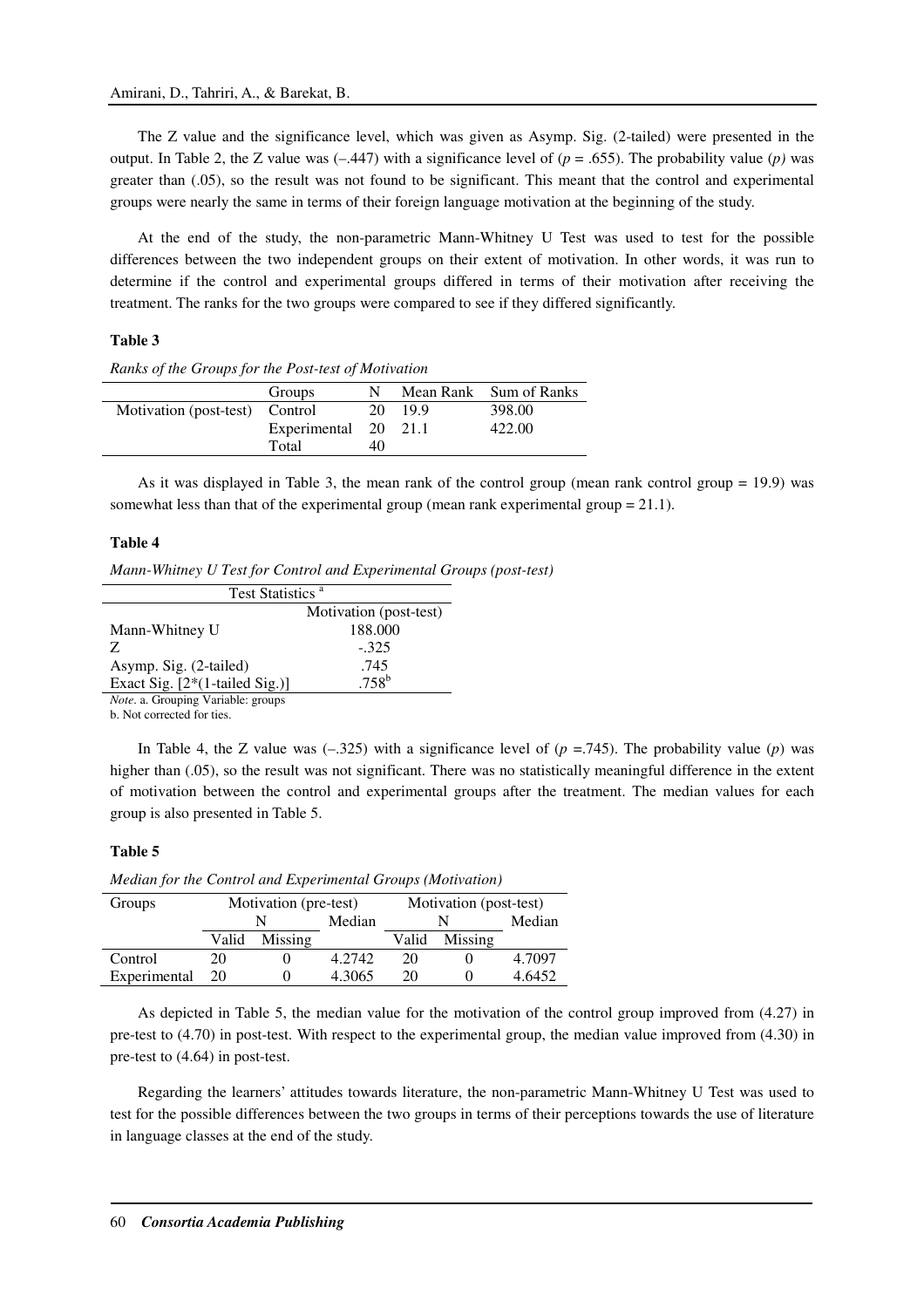## **Table 6**

*Ranks of the Groups for the Post-test of Attitude Questionnaire* 

|                              | Groups                |    |          | Mean Rank Sum of Ranks |
|------------------------------|-----------------------|----|----------|------------------------|
| Attitude (post-test) Control |                       |    | 20 16.50 | 330.00                 |
|                              | Experimental 20 24.50 |    |          | 490.00                 |
|                              | Total                 | 40 |          |                        |

As it was revealed in Table 6, the mean rank of the control group (mean rank control group  $= 16.50$ ) was less than that of the experimental group (mean rank experimental group = 24.5). Then, the Mann-Whitney U test was run to the ranks for the two groups to see if they differed significantly. The results are displayed in the following table:

# **Table 7**

*Mann-Whitney U Test for Control and Experimental Groups (post-test)* 

| Test Statistics <sup>a</sup>       |                      |  |  |
|------------------------------------|----------------------|--|--|
|                                    | Attitude (post-test) |  |  |
| Mann-Whitney U                     | 120.00               |  |  |
| Z                                  | $-2.168$             |  |  |
| Asymp. Sig. (2-tailed)             | .030                 |  |  |
| Exact Sig. $[2*(1-tailed Sig.)]$   | .030 <sup>b</sup>    |  |  |
| Note. a. Grouping Variable: groups |                      |  |  |

b. Not corrected for ties.

In Table 7, the Z value was  $(-2.168)$  with a significance level of  $(p = .030)$ . The probability value  $(p)$  was less than (.05), so the result was significant. There was a statistically significant difference between the control and experimental groups with respect to their attitudes towards the use of literature in language classes.

In this study,  $z = -2.168$  and  $n = 40$ ; therefore, the (*r*) value was (.343). This is considered a medium effect size using Cohen's (1988) criteria of  $.1$ = small effect,  $.3$  = medium effect,  $.5$  = large effect. Therefore, the Mann-Whitney U test revealed a significant difference in the attitudes of experimental (*Md* = 3.90, *n* = 20) and control ( $Md = 3.58$ ,  $n = 20$ ), Mann-Whitney U = 120.00,  $z = -2.168$ ,  $p = .030$ ,  $r = .343$ .

In order to provide answer for the third research question, descriptive statistics including mean and standard deviation were computed for every item of the questionnaire of both control and experimental groups. The results are presented in the following table:

#### **Table 8**

*Item Statistics for the Items of the Attitude Questionnaire* 

|                                                                              | M     | <b>SD</b> | M    | <b>SD</b> |
|------------------------------------------------------------------------------|-------|-----------|------|-----------|
|                                                                              | Cont. |           |      | Exp.      |
| I like to read English literary works.                                       | 3.95  | .68       | 4.00 | .45       |
| I like to be introduced to more English literary works.                      | 3.95  | .60       | 4.05 | .68       |
| Studying English literature enhances my learning of English.                 | 3.40  | .68       | 3.60 | .59       |
| Studying English literature makes me be more aware of how language forms     | 3.00  | .64       | 3.30 | .73       |
| and structures can be used to communicate more effectively.                  |       |           |      |           |
| Studying English literature helps me to understand myself and others better. | 3.70  | .57       | 4.20 | .69       |
| Studying English literature helps me to learn and understand other cultures  | 3.85  | .67       | 4.65 | .48       |
| and human values better.                                                     |       |           |      |           |
| Learning English through literature is fun.                                  | 4.10  | .55       | 4.50 | .51       |
| I find studying literature in English personally rewarding.                  | 3.40  | .59       | 3.80 | .52       |
| I enjoy reading literature in English if I will be expressing my personal    | 4.00  | .00       | 3.80 | .69       |
| opinion about it.                                                            |       |           |      |           |
| I enjoy reading literature in English if I will be looking for underlying    | 4.00  | .64       | 3.80 | .69       |
| meaning.                                                                     |       |           |      |           |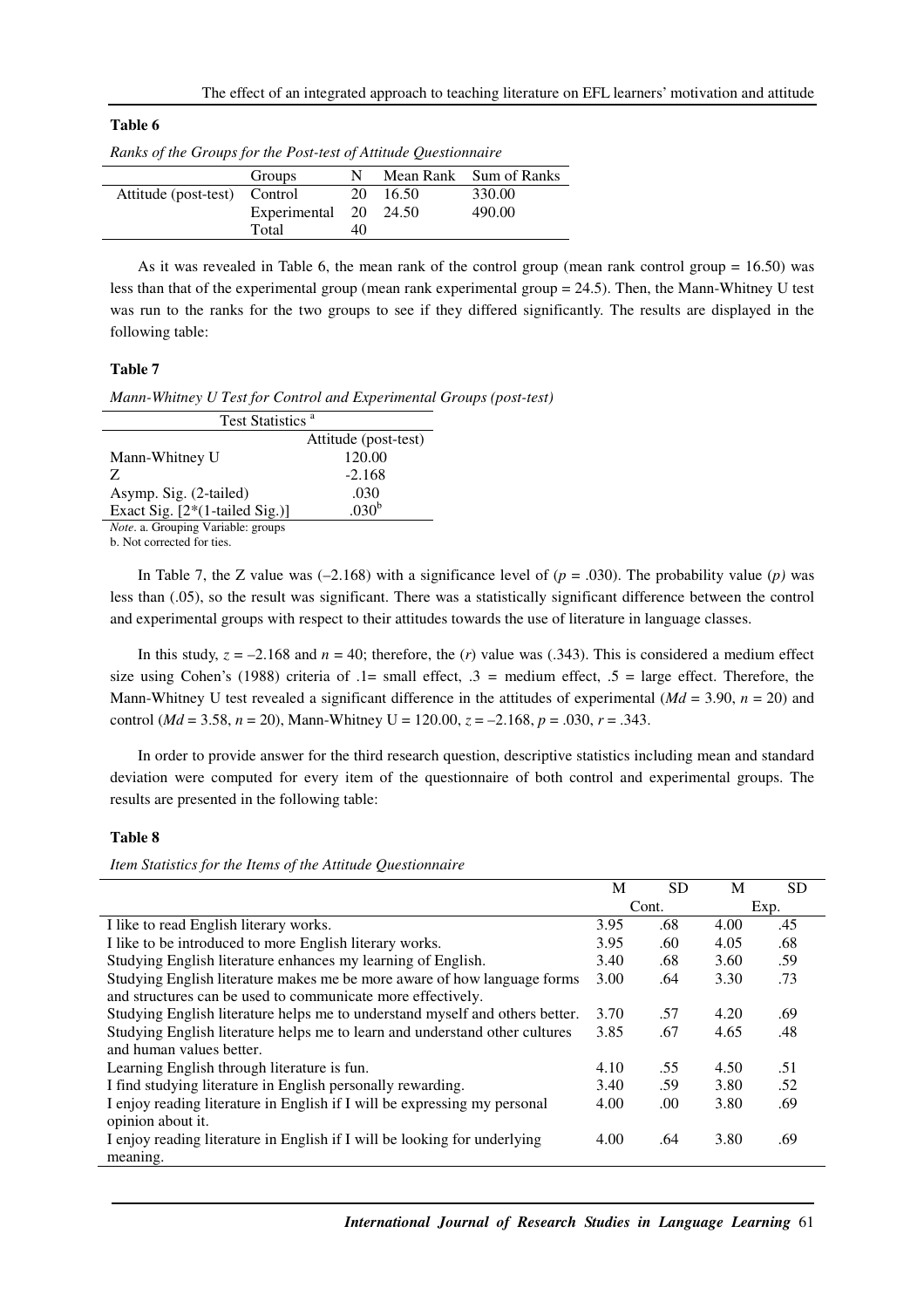#### **Table 8** … continued

|                                                                                                       | M     | <b>SD</b> | M    | SD  |
|-------------------------------------------------------------------------------------------------------|-------|-----------|------|-----|
|                                                                                                       | Cont. |           | Exp. |     |
| I read any types of literary texts in English for pleasure.                                           | 3.45  | 1.1       | 3.40 | .94 |
| I enjoy reading literature about people and experiences similar to my own.                            | 4.00  | .79       | 4.05 | .68 |
| I enjoy reading literature about people and experiences unlike my own.                                | 4.25  | .78       | 4.05 | .68 |
| Literature is motivating.                                                                             | 4.15  | .48       | 4.50 | .51 |
| Literature is boring and a waste of time.                                                             | 1.90  | .78       | 1.80 | .76 |
| Literature is not important to me because it contributes nothing to my future<br>professional career. | 2.45  | 1.05      | 2.75 | .78 |
| Literature helps me in the process of self-discovery and personal                                     | 3.20  | .52       | 3.75 | .44 |
| development.                                                                                          |       |           |      |     |
| Literature gives me a broad sense of ideas for thinking about individual and<br>social behavior.      | 3.55  | .60       | 4.20 | .61 |
| I favored the teaching method that was employed in this class.                                        | 3.95  | .51       | 4.40 | .50 |
| I am going to read stories more and more after the study.                                             | 3.50  | .76       | 3.90 | .64 |

The participants of the control group expressed their highest positive attitude towards several items (13, 14, 7, 9, 10, and 12), respectively. Item (13) received the highest mean rank. This item revealed the respondents' attitudes with respect to "reading literature about people and experiences unlike their own" ( $M = 4.25$ ). Additionally, item (14) got the second highest rank. This item evaluated the respondents' attitudes with respect to "the motivating effect of literature" ( $M = 4.15$ ). In item (7), the respondents' reflection of their high positive perception emphasized "the fun aspect of learning English through literature" (*M* = 4.10). Furthermore, the respondents' high ranking for items (9, 10, and 12) disclosed, "they enjoyed reading literature in English if they would be expressing their personal opinion about it."  $(M = 4.00)$ , "they enjoyed reading literature in English if they would be looking for underlying meaning."  $(M = 4.00)$ , and "they enjoyed reading literature about people and experiences similar to their own" ( $M = 4.00$ ). In contrast, the respondents' ranking for item (15) that got the lowest mean rank revealed that the majority of them held negative attitude with this item that stated, "Literature was boring and a waste of time"  $(M = 1.90)$ .

For the experimental group, items  $(6, 7, 14, 19, 5, 18, 2, 12, 13,$  and 1) had the highest mean rank, respectively. These items examined the participants' attitudes in relation to "the role of studying English literature to learn and understand other cultures and human values better" ( $M = 4.65$ ), "the fun aspect of learning English through literature" ( $M = 4.50$ ), "the motivating effect of literature" ( $M = 4.50$ ), "their appreciation of the teaching method that was employed in the class" ( $M = 4.40$ ), "the effective role of studying English literature to understand themselves and others better"  $(M = 4.20)$ , "the effective role of literature in giving them a broad sense of ideas for thinking about individual and social behavior"  $(M = 4.20)$ , "their inclination to be introduced to more English literary works"  $(M = 4.05)$ , "their appreciation of reading literature about people and experiences similar to their own" ( $M = 4.05$ ), "their appreciation of reading literature about people and experiences unlike their own" (*M* = 4.05), and "their inclination to read English literary works" (*M*= 4.00). On the contrary, the lowest mean rank was reflected for item (15) that examined the respondents' perceptions towards "the possible boring aspect of literature and not putting time to good use"  $(M = 1.80)$ .

Concerning the homogeneity of the responses provided by the control group, the highest degree of diversity  $(SD = 1.05)$  among the responses was observed for items (16) that scrutinized the respondents' viewpoints with respect to "the contribution of literature to their future professional career". In contrast, the perfect degree of uniformity among the responses  $(SD = 00)$  was reported for item (9) that inspected their attitudes towards "their appreciation of reading literature in English if they would be expressing their personal opinion about it". For the experimental group, the responses were widely varied in item (11) with standard deviation of about (.94) that assessed their perceptions with respect to "reading any types of literary texts in English for pleasure". However, for item (17) the highest degree of consistency among the responses was reported  $(SD = .44)$  that appraise their ranking of "the effective role of Literature in the process of self-discovery and personal development".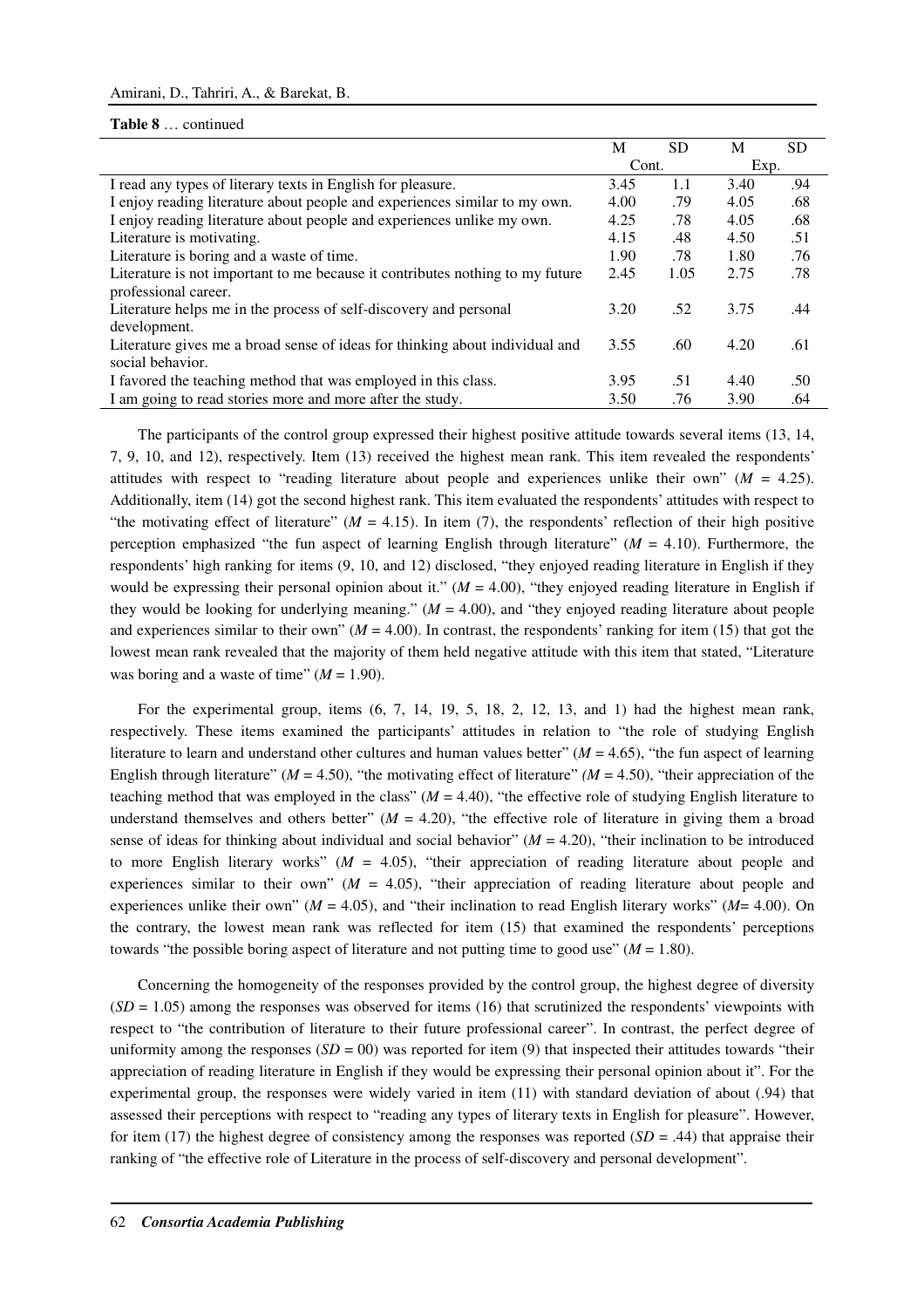It was already discussed that what motivated this research was the observed problems in EFL literature classes in Iran as well as learners' lack of motivation. It was assumed that teaching literature could be more motivating if an integrated approach were adopted in an EFL class. It was hypothesized that lack of motivation could be filled with the implementation of literature in EFL classes following a systematic approach that allows room for increasing learners' motivation. Moreover, it was already pointed out that there has been an increasing awareness of the significance of integrating literature in EFL curriculum. A syllabus that is based, or that draws heavily on authentic stories, provides a motivating medium for language learning. Literature is said to be fundamentally a study of language and literature is language in use and cannot be separated from language (Widdowson, 1985).

The results revealed that though the students in both groups were motivated and interested enough in reading short stories at the beginning of the study, their motivation for further studies of English literary works and English short stories increased. Both groups showed an increase in the degree of motivation, of which the magnitude for the experimental group was higher; however, the difference between the groups was not statistically significant. Therefore, the general procedures in both groups could not only maintain, but also elevate the learners' motivation. Concerning the less stressed atmosphere that integrated approach created, due to the point that the learners were not under the pressure of finding one correct interpretation of the text, this method was more successful in promoting the participants' motivation. The important achievement of this study was that the learners of both groups were highly interested in the method applied in their classes, of which the magnitude for the experimental group was higher. The systematic implantation of each method that followed a specific framework yielded this result. The results are in line with Vural's (2013) study in terms of motivation. Considering the innovative, challenging, and new horizons that the integrated approach proposed, the students favored this method more than the one in the control group. It can be concluded that literature can be used as a positive stimulation to motivate students.

It has been identified that the attitudes of learners' studying literature through the integrated approach was more positive than those of the control group that is in line with the results of the previous studies (Davis, Gorrell, Kline, & Hsieh, 1992). Further, they are consistent with the previous studies (Yilmaz, 2012; Akyel & Yalçin, 1990) in which literary texts and language were combined (T-seng, 2010). In addition, analysis of the descriptive statistics showed that the majority of participants in the experimental group held very positive attitudes towards the applied integrated approach and literature generally.

# **5. Conclusions**

Regarding the students' attitudes and perceptions of literature instruction, the results shed light on what and how to teach foreign language literature in EFL classes. The results can have both theoretical and practical implications. First and foremost, like numerous studies (Carter & Long, 1991; Duff & Maley, 1991; Lazar, 1993), which supported placing literature in language pedagogies, literature proved to be helpful in this study as well. Implementing literature helps EFL teachers provide the learners with authentic, interesting, effective, and challenging materials that promote the learners' motivation (Van, 2009). However, selecting the right stories is a meticulous task which requires taking a number of factors into consideration. The literary texts should be appropriate materials for both the proficiency level of the students and contain discussable and challenging themes and contents. Another point to be referred to is that the genre of short stories is assumed to be generally easier for the students to go through in comparison with poetry or novels.

In conclusion, if teachers are interested in using literature in their EFL classes, the literary texts they select have to be appropriate and in accordance with their students' levels of proficiency, interests, and needs. As a result, the students will be highly motivated to complete the varying task given and participate in class discussions. This study proposed a systematic approach which enhanced learners' motivation for further studies of English literature. Considering the integrated approach, it was found that this approach to teaching literature dominates the conventional lecture-based method regarding the learners' motivation and attitudes towards the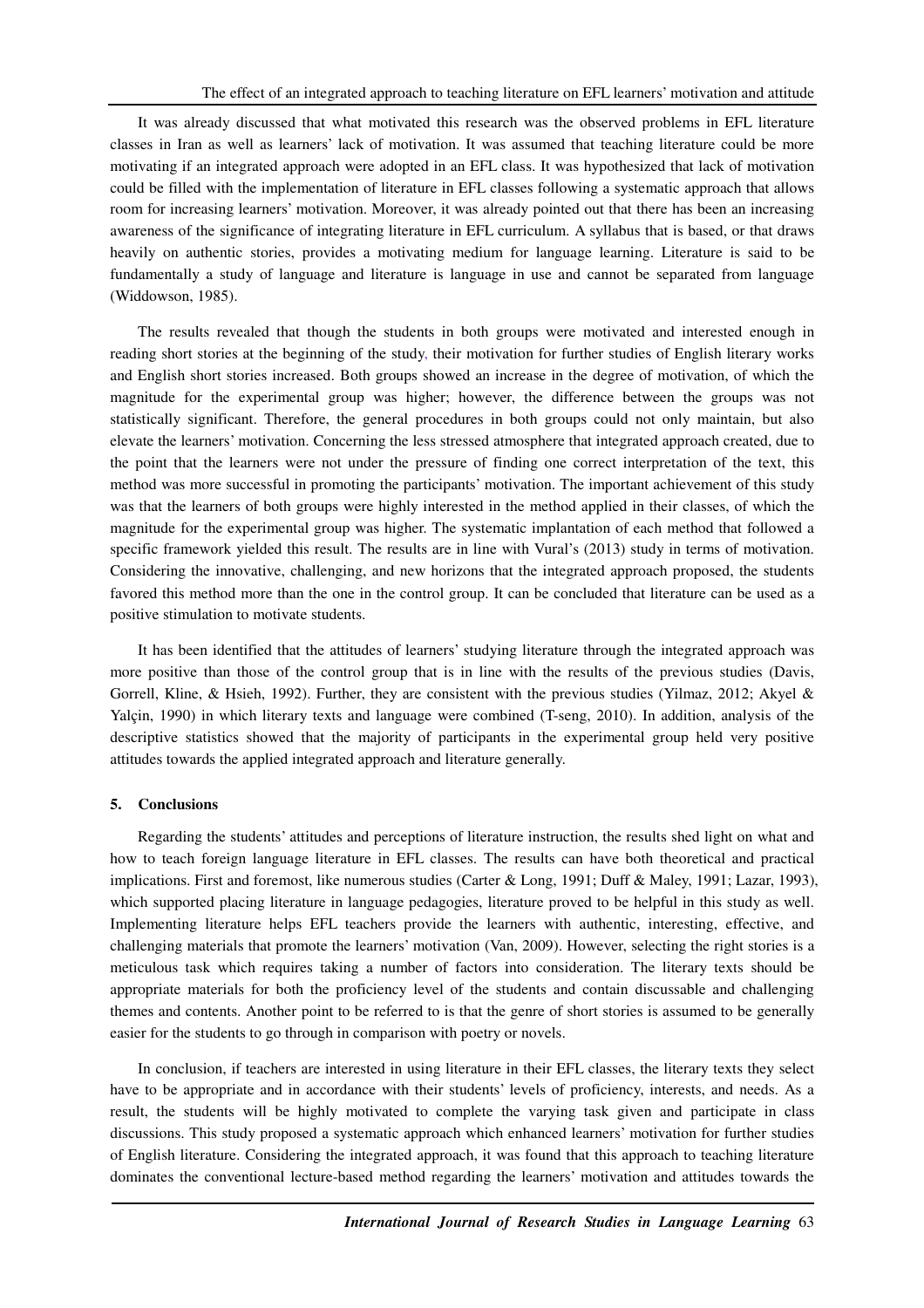use of literature in EFL classes. This view can be generalized to teaching in EFL classes in which the goal of instruction is increasing learners' motivation and positive attitudes towards the use of literature.

In short, EFL instructors should follow a systematic approach in the implementation of short stories. They need to help the learners to foster both the knowledge of the language and their motivation. In this way, the students will gradually become more motivated for reading English literature. The primary purpose is to help teachers and students move from traditional approaches to more innovative ways in teaching/learning literature as increasing their motivation and positive attitudes towards the literature in language classes, and in the second place to make the policy makers, syllabus designers, and material producers aware of the significance of incorporating literature in EFL classes.

# **6. References**

- Akyel, A., & Yalçin, E. (1990). Literature in the EFL class: A study of goal-achievement incongruence. *ELT Journal*, *44*(3), 174-180. http://dx.doi.org/10.1093/elt/44.3.174
- Barker, J. R., & Olsen, J. P. (2002). *Medical students' learning strategies: Evaluation of first-year change*s. Retrieved from http://www.msstate.edu/org/MAS/ejour2.html
- Bassnett, S., & Grundy, P. (1993). *Language through literature*. London: Longman.

Berg, E. S. (2001). An assessment of community college students' learning styles, choice of instructional delivery method, withdrawal rates, and performance in writing intensive courses. *Dissertation Abstracts International*, *62*(10), 32-46.

- Brown, H. D. (1994). *Teaching by principles: An interactive approach to language pedagogy*. NJ: Prentice Hall Regents.
- Brumfit, C. J., & Carter, R. A. (1986). *Literature and language teaching*. Oxford: Oxford University Press.
- Carter, R., & Long, M. N. (1991). *Teaching literature*. Harlow, Essex: Longman.
- Cohen, J. (1988). *Statistical power analysis for the behavioral sciences* (2<sup>nd</sup> ed.). Hillsdale, NJ: Lawrence Earlbaum Associates.
- Cooper, J. P. (1986). *Improving reading comprehension*. Boston: Houghton Mifflin.
- Davis, J. N., Gorell, L. C., Kline, R. R., & Hsieh, G. (1992). Readers and foreign languages: A survey of undergraduate attitudes toward the study of literature. *The Modern Language Journal*, *76*(3), 320–332. http://dx.doi.org/10.1111/j.1540-4781.1992.tb07002.x
- Deci, E. L., & Ryan, R. M. (1995). Human autonomy: The basis for true self-esteem. In M. Kernis (Ed.), *Efficacy, agency, and self-esteem* (pp. 31-49). New York: Plenum Publishing Co. http://dx.doi.org/10.1007/978-1-4899-1280-0\_3
- Divsar, H., & Tahriri, A. (2009). Investigating the effectiveness of an integrated approach to teaching literature in an EFL context. *Journal of Pan-Pacific Association of Applied Linguistics (PALL)*, *2*(13), 105-116.
- Dörnyei, Z. (1994). Motivation and motivating in the foreign language classroom. *The Modern Language Journal*, *78*(3), 273-284. http://dx.doi.org/10.1111/j.1540-4781.1994.tb02042.x
- Dörnyei, Z., & Ottó, I. (1998). Motivation in action: A process model of L2 motivation. *Working Papers in Applied Linguistics*, *4*, 43–69.
- Duff, A., & Maley, A. (1991). *Literature*. Oxford: Oxford University Press.
- Duncan, T. G., & McKeachie, W. J. (2005). The making of the Motivated Strategies for Learning Questionnaire. *Educational Psychologist*, *40*(2), 117-128. http://dx.doi.org/10.1207/s15326985ep4002\_6
- Gardner, R. C. (1985). *Social psychology in second language learning: The role of attitudes and motivation*. London: Edward Arnold.
- Ghosn, I. (2002). Four good reasons to use literature in primary school ELT. *ELT Journal*, *56*(2), 172-179. http://dx.doi.org/10.1093/elt/56.2.172
- Gower, R., & Pearson, M. (1986). *Reading literature.* London: Longman.
- Guariento, W., & Morley, J. (2001). Text and task authenticity in the EFL classroom. *ELT Journal*, *55*(4), 347-353. http://dx.doi.org/10.1093/elt/55.4.347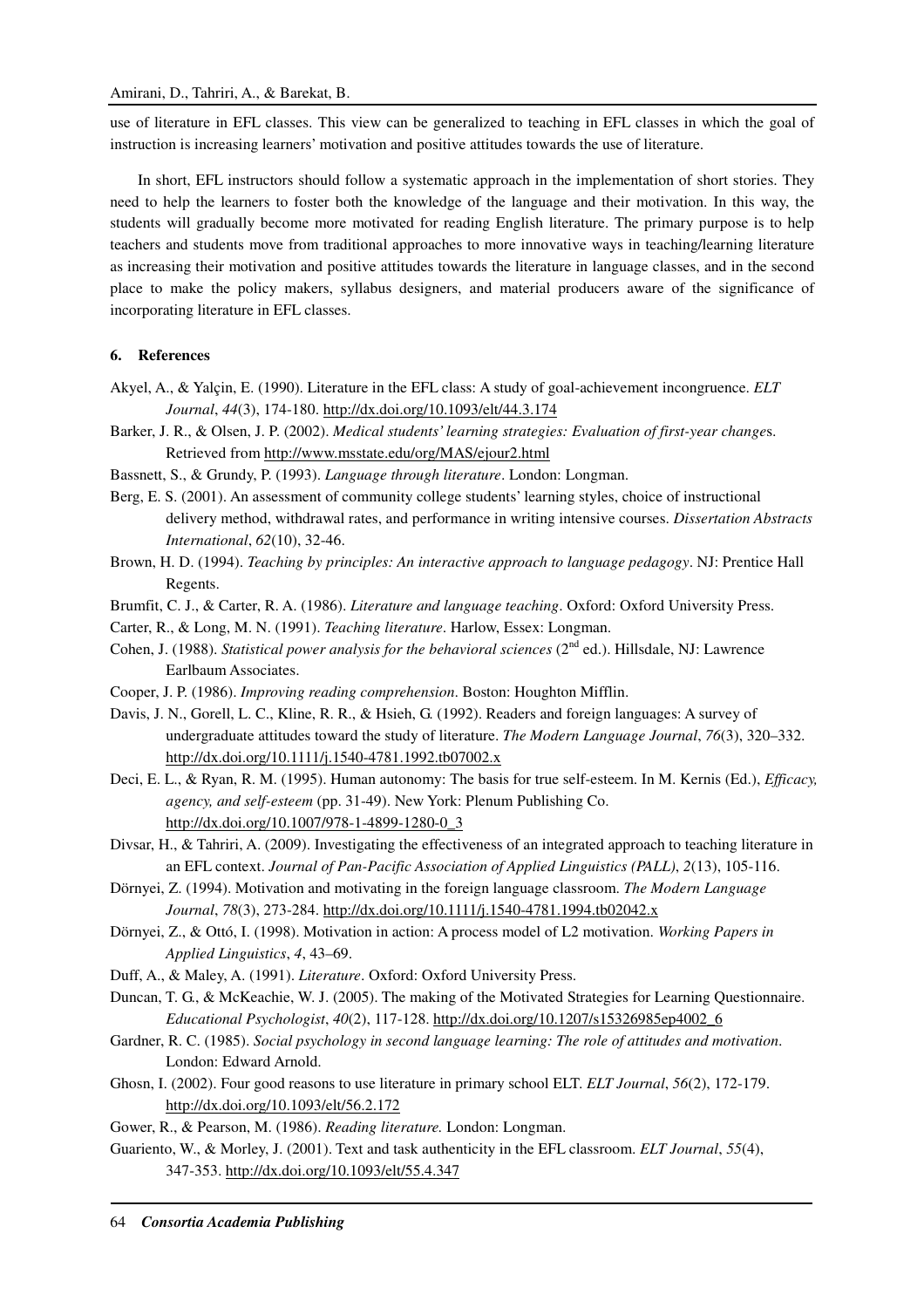Hill, J. (1986). *Using literature in language teaching*. London: Macmillan.

- Hişmanoğlu, M. (2005). Teaching English through literature. *Journal of Language and Linguistic Studies*, *1*(1), 53-66.
- Khatib, M., Rezaei, S., & Derakhshan, A. (2011). Literature in EFL/ESL classroom. *English Language Teaching*, *4*(1), 201-208. http://dx.doi.org/10.5539/elt.v4n1p201
- Khodashenas, M. R., Amouzegar, E., Farahani, S. K., Hasheminasab, S. G. H., & Kazemian, V. (2013). Review article: Role of motivation in language learning. *International Research Journal of Applied and Basic Sciences, 6*(6), 766-773.
- Lazar, G. (1993). *Literature and language teaching: A guide for teachers and trainers*. Cambridge: Cambridge University Press. http://dx.doi.org/10.1017/CBO9780511733048
- Lightbown, P., & Spada, N. (2000). Do they know what they're doing? L2 learners' awareness of L1 influence. *Language Awareness*, *9*(4), 198-217. http://dx.doi.org/10.1080/09658410008667146
- Lima, C. (2005). Is the rest silence…?. *International Association of Teachers of English as a Foreign Language Voices*, *186*. Retrieved from http://associates.iatefl.org/pages/materials/voicespdf/ltskills11.pdf
- Maley, A. (1989). Down from the pedestal: Literature as resource. In C. J. Brumfit & R. A. Carter (Eds.), *Literature and the learner: Methodological approaches* (pp. 10-23). London: McMillan.
- Maley, A., & Duff, A. (1989). *The inward ear: Poetry in the language classroom*. Cambridge: Cambridge University Press.
- Mao, Z. (2011). A study on L2 motivation and applications in reading class in senior high school. *Theory and Practice in Language Studies*, *1*(12), 1731-1739. http://dx.doi.org/10.4304/tpls.1.12.1731-1739
- McKay, S. (1986). Literature in the ESL Classroom. In C. J. Brumfit & R. A. Carter (Eds.), *Literature and language teaching* (pp. 191-198). Oxford: Oxford University Press.
- McRae, J. (1991). *Literature with a small `l'*. London: Macmillan.
- Meristo, M. (2009). Motivational aspects in teaching English culture and literature: A narrative analysis. *Pays Riverains de la Baltique*, *6*, 181-194.
- Nuttall, C. (1996). *Teaching reading skills in a foreign language*. Oxford: Heinemann.
- Oxford, R., & Shearin, J. (1994). Language learning motivation: Expanding the theoretical framework. *Modern Language Journal*, *78*, 12-28. http://dx.doi.org/10.1111/j.1540-4781.1994.tb02011.x
- Povey, J. F. (1967). Literature in TESOL programs: The language and the culture. *TESOL Quarterly*, *1*, 40-46. http://dx.doi.org/10.2307/3585752
- Pugh, S. (1989). Literature, culture, and ESL: A natural convergence. *Journal of Reading*, *32*, 320-329.
- Rahimi, S. (2014). The use of literature in EFL classes. *Journal of Academic and Applied Studies*, *4*(6), 1-12.
- Savvidou, C. (2004). An integrated approach to the teaching of literature in the EFL classroom. *The Internet TESL Journal*, *10*(12). Retrieved from http://iteslj.org/Techniques/Savvidou- Literature.html
- Scarcella, R., & Oxford, R. (1992). *The tapestry of language learning: The individual in the communicative classroom*. Boston: Heinle & Heinle Publishers.
- Shih, C., & Gamon, J. (2001). Web based learning: Relationship among student motivation, attitude, learning styles, and achievement. *Journal of Agricultural Education*, *42*(2), 12-20. http://dx.doi.org/10.5032/jae.2001.04012
- Skehan, P. (1991). Individual differences in second language learning. *Studies in Second Language Acquisition*, *13*, 275-298. http://dx.doi.org/10.1017/S0272263100009979
- Timucin, M. (2001). Gaining insight into alternative teaching approaches employed in an EFL literature class. *Revista de Filología y su Didáctica*, *24*, 269-293.
- T-seng, F. (2010). Introducing literature to an EFL classroom: Teachers' presentations and students' perceptions. *Journal of Language Teaching and Research*, *1*(1), 53-65.
- Van, T. T. M. (2009). The relevance of literary analysis to teaching literature in the EFL classroom. *English Teaching Forum*, *3*, 2-9.
- Vural, H. (2013). Use of literature to enhance motivation in ELT classes. *Mevlan International Journal of Education*, *3*(4), 15-23. http://dx.doi.org/10.13054/mije.13.44.3.4
- Wasanasomsithi, P. (1998). *An investigation into teachers' attitudes toward the use of literature in the Thai EFL*